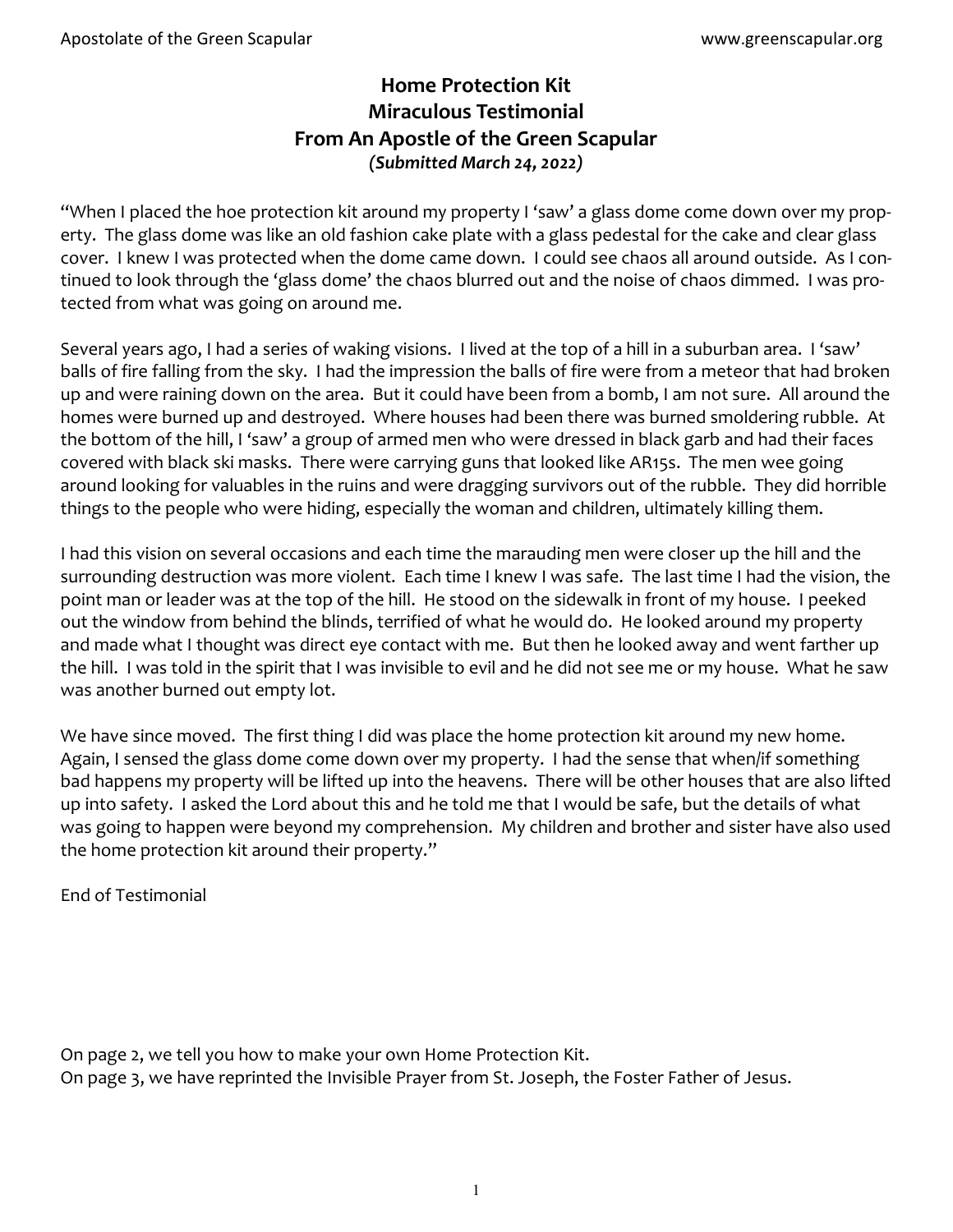#### **HOW TO MAKE YOUR OWN HOME PROTECTION KIT**

A Home Protection Kit is used to bury in the four (4) corners of your yard or land. Jesus has indicated that anyone who places a Home Protection Kit in the four corners of their yard will be assigned a Guarding Angel and will be protected from catastrophes. We wish to offer you the same means by which we offer Home Protection Kits from our website. You can make your own for your friends and family members. Visit your local Catholic Bookstore or order from our Catholic Bookstore on our website. Our cost is: \$12.50 each. Only two can be ordered per person, per year.

#### **ANY COMBINATION OF MEDALS CAN BE USED**

If you cannot obtain all the medals listed below, do not be concerned! You can add your own medals like your Patron Saint, Padre Pio (Exorcist), or any other medals. We do recommend you include in your canisters or old medication bottles the following: Divine Mercy, Miraculous Medal, St. Michael the Archangel. Since these medals are popular, you can obtain them easily. Remember 4 medals in 4 canisters. Also, if you cannot find 3 wood Crucifixes, the metal Crucifixes are just fine, you can use your old Rosary Crucifixes too.

## **HOW TO INSTALL YOUR HOME PROTECTION KIT**

You will need to dig a hole in the four corners of your yard/land, it should be around 4 to 6 inches deep. We recommend you dig holes in all corners of your property first. Place one of the four canisters into one of the holes, then *recite the following prayer below in all four corners*. Cover your hole with the dirt you dug up. Go to the second hole, recite the prayer and cover up the hole and repeat for the last two holes. Remember, you need to ask a Catholic Priest to bless the canisters and Crucifixes before installing.

## **PRAYER FOR EACH CORNER**

*"Visit, we beseech Thee, O Lord, this dwelling, and drive far from it all snares of the enemy; let Thy holy Angels dwell herein, to preserve us in peace; and let thy blessings be always upon us through Christ our Lord. Amen."* (Raccolta #62, 5 years indulgences)

# **CONTENTS OF THE APOSTOLATE'S HOME PROTECTION KITS**

- 1. **Holy Family Medal:** For peace within your family.
- 2. **Holy Spirit Medal:** For Holy Spirit to dwell within your lives, guiding your family to holiness.
- 3. **Miraculous Medal:** For heavenly Mother to pour her miraculous graces upon your family and land.
- 4. **St. Benedict Medal:** For the exorcism of demonic influences in your family members lives.
- 5. **St. Michael the Archangel Medal:** For the exorcism of any diabolical demons on your land and home.

6. **Guardian Angel Medal:** So everyone living in your home will receive great guidance from their Guardian Angel.

7. **Exorcism Salt:** To protect the interior boundaries of your land from evil plots of wicked persons or spirits.

8. **Blessed Palm from Palm Sunday:** To welcome Jesus on your land and into your home!

9. **Blessed Green Scapular:** To consecrate your land to the Most Holy Trinity through the Immaculate Heart of Mary.

10. **Three Crucifixes:** Nail above (not on) the exterior doors of your front/back/garage doors to keep evil spirits from entering into your home. It represents Jesus' blood protection as the true "Unspotted Lamb", as Moses instructed the Jews during Passover.